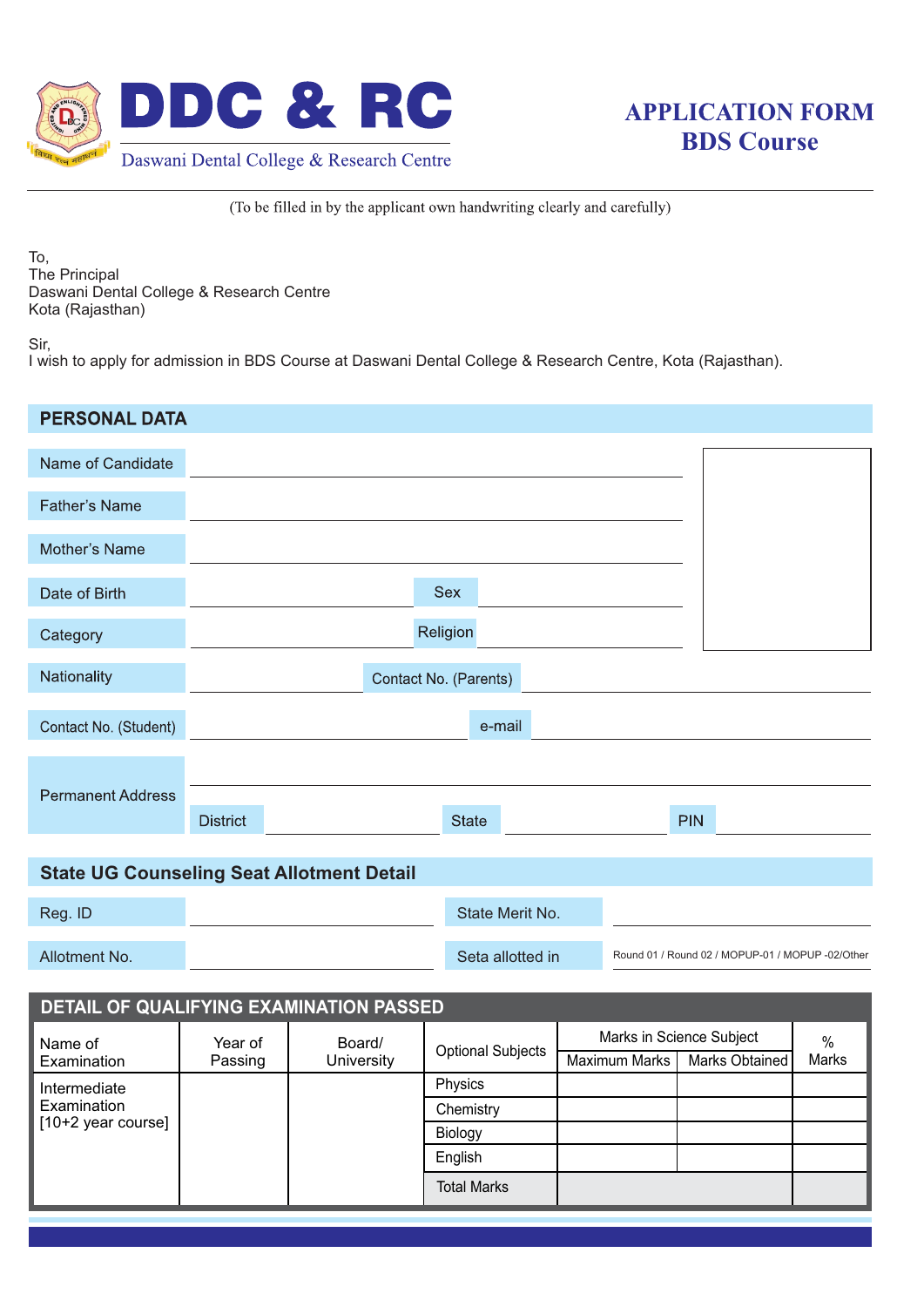| INSTITUTIONS AT THE APPLICANT STUDIED DURING LAST FIVE YEARS |             |       |      |       |  |  |  |  |  |
|--------------------------------------------------------------|-------------|-------|------|-------|--|--|--|--|--|
| S.No.                                                        | Institution | Class | Year | State |  |  |  |  |  |
| 01.                                                          |             | XI    |      |       |  |  |  |  |  |
| 02.                                                          |             | Х     |      |       |  |  |  |  |  |
| 03.                                                          |             | IX    |      |       |  |  |  |  |  |
| 04.                                                          |             | VIII  |      |       |  |  |  |  |  |
| 05.                                                          |             | VII   |      |       |  |  |  |  |  |

## **Declaration**

I, ………………………………………........…………………………… S/D of ……….....…………………………………………. age…………………. Sex…………………………., Resident of ............................................................................................. student of BDS Course at **Daswani Dental College & Research Centre**, Batch .......................... do solemnly affirm and declare:

- 1. That the particulars furnished by me in this application form are correct to the best of my knowledge and belief.
- 2. That I undertake and bind myself to pay all fees, charges, etc., which the institution may levy from time to time by the due date and in the event of failure to do the same, the Principal, Daswani Dental College & Research Centre may take necessary action as deemed fit against me.
- 3. That I will never claim any refund of the deposited Tuition Fee/ Caution Money/ Registration Amount for the BDS Course with Daswani Dental College & Research Centre, Kota, Authorities under any circumstances in case I fail to join/continue the course for any reason whatsoever.
- 4. That in the event of discontinuation of the course by me for any reason, I shall be legally liable to pay the tuition fees for the entire remaining duration of the course, failing which, my original documents shall not be released by the college and I shall be liable to legal action by the college authorities.
- 5. That I shall not lodge any complaint in any regard to any Government Officials or file any Civil or Criminal lawsuit in any Court of Law to the same effect.
- 6. That I agree and confirm that I shall abide by the rules and regulations as prescribed by the management and enforced by Daswani Dental College & Research Centre, from time to time, and ensure that I shall not indulge in any unacceptable activities mentioned therein.

I am signing this Declaration form after carefully reading the above mentioned clauses in sound mind & without any external pressure.

Place: Date : .........................

Signature of Candidate Signature of Parents Signature of Parents Signature of Parents